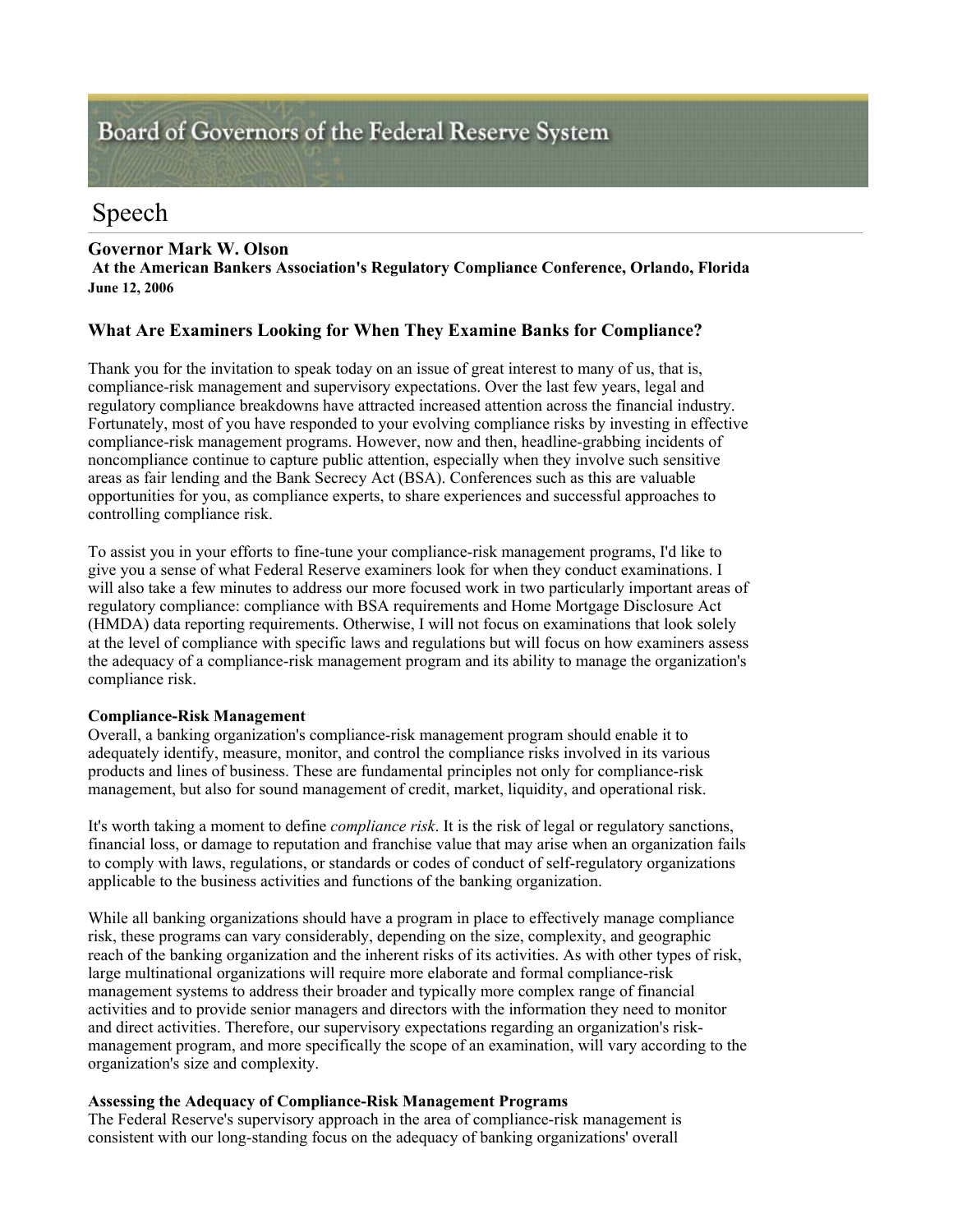management of risk. To this end, Federal Reserve examiners assess the quality of a banking organization's systems for identifying, measuring, and containing its risks. While historically there has been a greater emphasis on risk management in the areas of credit, market, operational, and liquidity risk, because of the growing complexity of banking operations and their regulatory frameworks the Federal Reserve is taking a greater interest in banking organizations' ability to manage their compliance risk.

# **Scoping the Examination**

Generally, a Federal Reserve examination team begins by defining the scope of the examination; this is when examiners determine the areas of focus and level of scrutiny. The scope of the examination will vary depending on the nature and circumstances of the banking organization. For example, as part of the scoping exercise, examiners will consider previous examination and audit findings to determine whether the organization has a satisfactory history of compliance or whether there have been previous concerns about its compliance-risk management program. The examination team will also review the organization's compliance-risk assessment. Depending on its quality, the risk assessment can also help direct the resources of the examination team. Altogether, the information gleaned from examination and audit findings and a current risk assessment will directly affect the scope of the examination, including the level and area of transaction testing required to assess the adequacy of the compliance-risk management program. At institutions with a less satisfactory record, a more extensive review will be necessary.

Federal Reserve examinations for compliance-risk management are not designed to be gotcha games in which examiners look for one-time breaches of specific regulations or laws. Rather, these examinations are designed to assess the adequacy of the structure and processes the institution uses for managing compliance risk. Examiners are expected to look for the bigger picture and to look at the effectiveness of the program (including policies and processes) for managing the organization's compliance risk. We want to understand whether you have the controls in place to manage the risk of *your* organization.

As with all areas of risk management, our expectations--and therefore the scope of many examinations in this area--are framed by an emphasis on

- board and senior management oversight,
- policies and procedures,
- $\bullet$  internal controls,
- monitoring and reporting, and
- training.

I'll give you a sense of some of the key components that examiners are likely to look for when assessing these fundamental areas.

# **Board and Senior Management Oversight**

A successful compliance-risk management program starts at the top of the organization. It is essential that the board of directors takes the lead by requiring a top-to-bottom compliance culture that is incorporated into the organization's day-to-day operations and is well communicated by senior management so that all staff members understand their compliance responsibilities and their roles in implementing the enterprise-wide program. Examiners will look to understand the board and senior management's roles in setting and communicating the compliance culture within the organization.

Examiners will also look to see that roles and responsibilities are clearly defined and communicated throughout the organization and that senior management and staff understand their compliance obligations. In order for the board and senior management to carry out their responsibilities, they need to understand the organization's *current* compliance risks. We have seen organizations that have experienced challenges as a result of a lack of clarity in this area as they grow and diversify.

Examiners will determine whether the organization has an effective risk assessment that accurately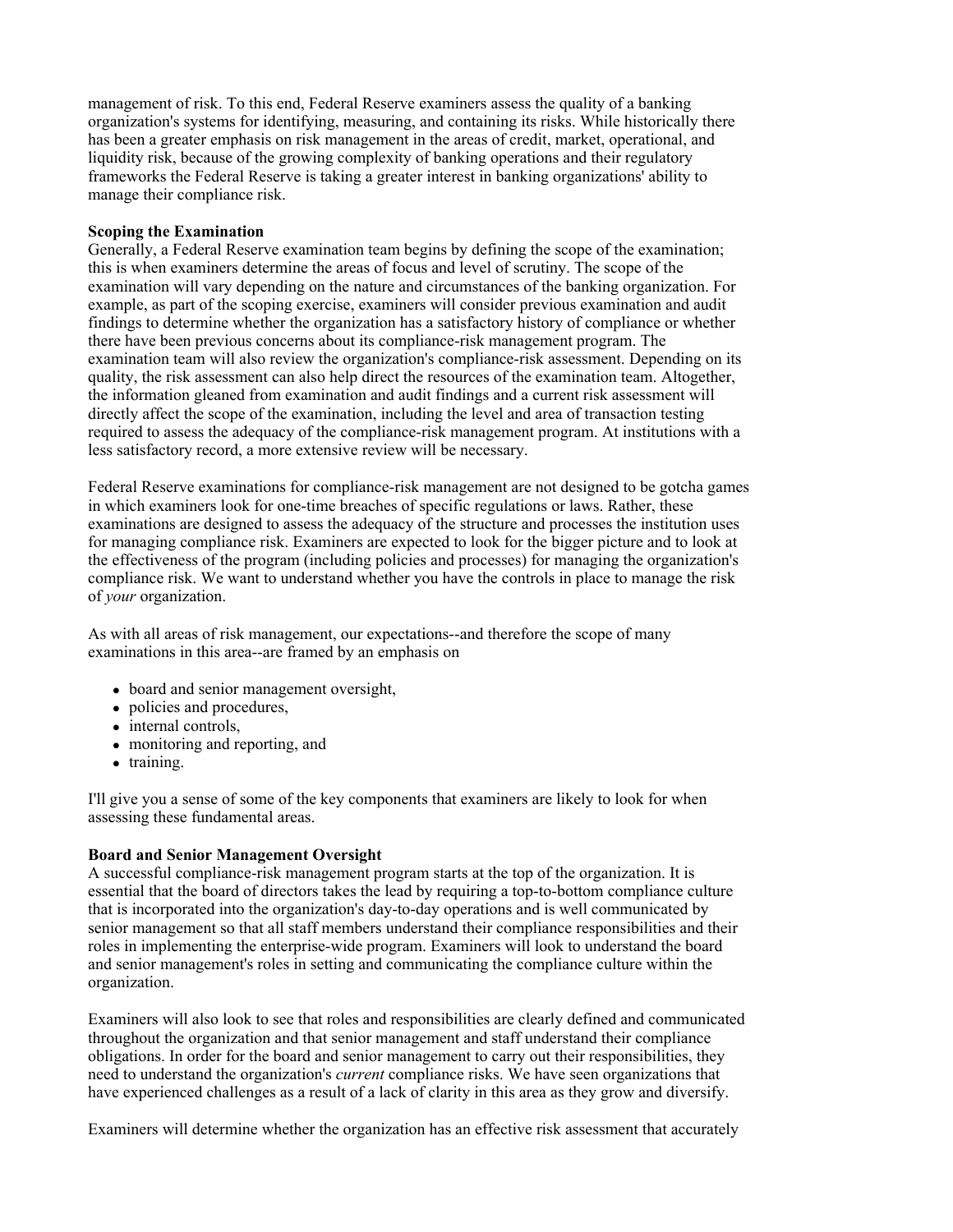identifies its compliance risks and whether material risks are communicated to the board. Effective risk assessment measures the risk presented by clients, products and services, and geographic exposure within specific business lines or activities and aggregates these risks across the organization.

Risk assessment is critical not only to ensure that the board and senior management is well informed. It also serves as the foundation for risk-based policies, procedures, and internal controls. Examiners will look to understand the organization's risk-assessment process. For example, they will look to see the degree to which the business lines are involved, how frequently the risk assessment is updated, and how it incorporates new products, services, or legal entities.

Human and financial resources are, of course, critical to effective performance. Consequently, examiners will assess whether senior management ensures that the compliance program has sufficient financial resources and a sufficient number of qualified and well-trained staff to carry out its responsibilities effectively.

#### **Policies and Procedures**

Policies and procedures essentially define and communicate the key goals and processes of an organization's compliance program. Examiners will look to see whether policies and procedures provide for adequate risk identification, assessment, measurement, and control.

As I mentioned a few moments ago, clearly communicated roles and responsibilities are a characteristic of an effective compliance program. Toward that end, examiners will also look to determine whether policies clearly delineate accountability and lines of authority across the organization's activities.

Examiners also expect to see a well-defined process for ensuring that when compliance risks or potential breaches are identified they are elevated to the appropriate level, in keeping with the risk to the organization. Procedures for doing so should be well-communicated to staff throughout the organization.

Overall, policies and procedures must be kept current, and, as with the risk assessment, examiners will look to see whether information gleaned from the compliance program operations is used to further tailor compliance policies, procedures, and controls to specifically address the inherent environment as it evolves.

#### **Internal Controls**

Internal controls are a particularly crucial element of a compliance-risk management program. Examiners will verify whether the organization has established and implemented an effective system of internal controls, including appropriate reporting lines and separation of duties, as well as positive and negative incentives.

An essential part of the internal control framework is periodic testing to determine how well the framework is operating, so that any required remedial actions can be taken. The frequency of testing should be risk-based and should involve, as appropriate, sample transaction testing, the sample size being determined by volume and the degree of risk of the activity.

Examiners will carefully assess the scope and quality of the testing of the compliance program. Part of this assessment will include determining whether the testing was performed with appropriate independence. Examiners will also look to understand the specific delineations of responsibilities between the internal audit, compliance, and other independent functions or third parties. These delineations will vary by organization, but all roles should be clearly defined and communicated.

Examiners will also look at how well compliance-testing exceptions are reported to senior management and resolved by business-line management. They will assess methods for tracking exceptions until the exceptions are resolved; this assessment will include examining the organization's provisions for escalating unresolved exceptions to higher levels in the organization,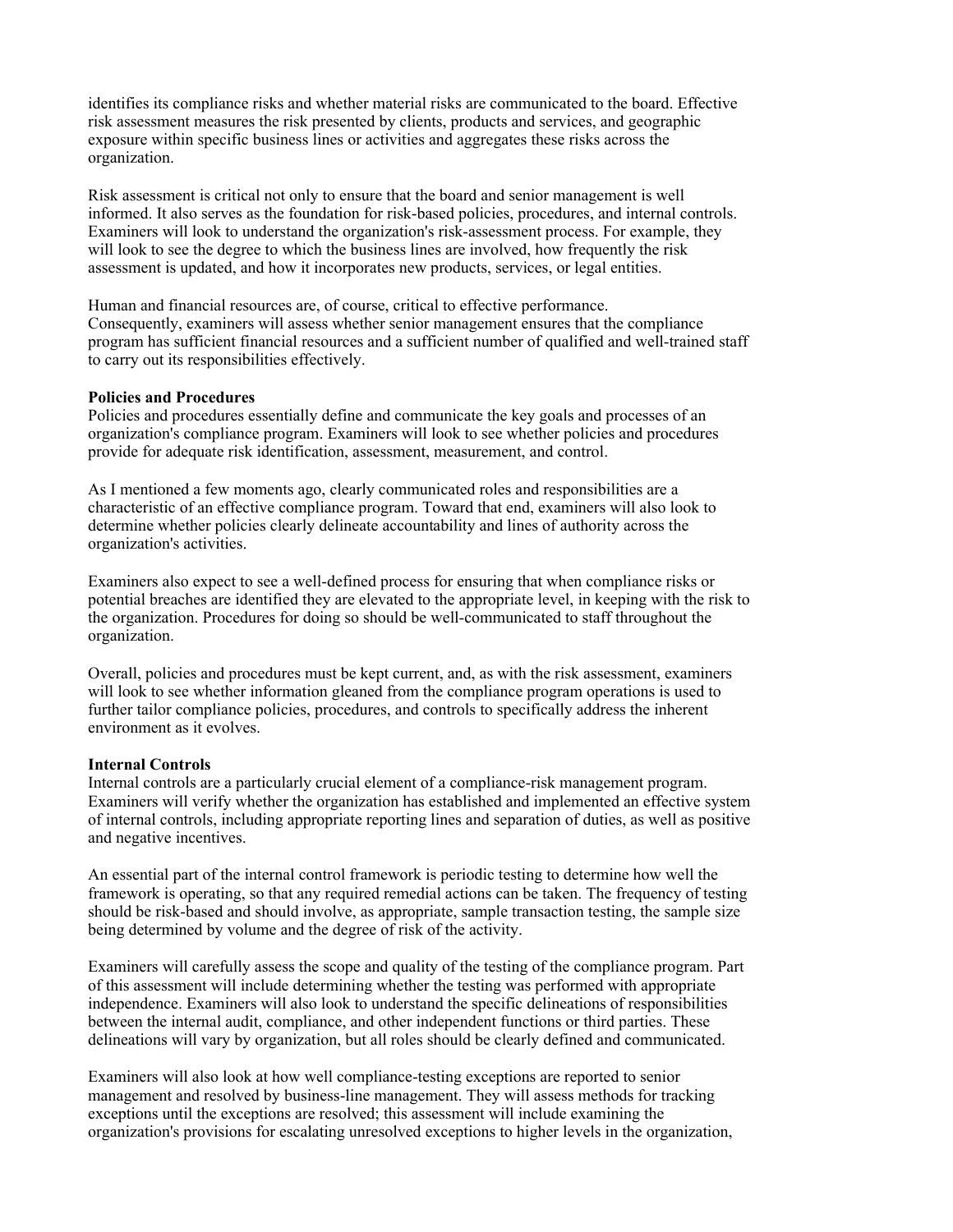including the board of directors.

Independence and separation of duties are also issues of importance beyond compliance testing. For example, in the case of large complex banking organizations that may have a corporate compliance function, examiners will be interested in understanding how the compliance function maintains its independence from the business lines it advises on compliance requirements and the implementation of required controls. In cases in which the compliance function has responsibility for monitoring and testing, examiners will assess whether procedures are established to ensure an adequate degree of independence and objectivity.

#### **Monitoring and Reporting**

As I mentioned, the fundamental purpose of compliance-risk management programs is to identify, monitor, and manage compliance risk more effectively. Monitoring involves identifying and communicating compliance concerns to the appropriate parties within the organization. Monitoring and reporting enable senior management and the board to effectively carry out their respective responsibilities. We have seen organizations silo critical compliance information rather than share it with all levels of the organization, which can handicap an organization's ability to identify systemic risks. As a result, examiners are interested in whether a compliance program is designed to monitor and report compliance concerns.

The level of sophistication of banking organizations' monitoring activities generally varies according to the size and complexity of the organization, and examiners' expectations will vary accordingly. For example, large complex banking organizations are typically supported by information systems that provide management with timely reports related to compliance with laws and regulations at the transaction level. Examiners will look to see whether these reports generally address monitoring and testing activities, actual or potential material compliance deficiencies or breaches, and new or changing compliance requirements. They will also assess whether reports are designed to ensure that information on compliance is communicated to the appropriate levels within the organization.

#### **Training**

Training on policies, procedures, and associated controls is a component of compliance-risk management that should not be overlooked. Examiners will determine whether the banking organization's training program ensures that compliance policies, procedures, and controls are well understood and appropriately communicated throughout the organization.

While the depth and breadth of training that an employee receives depends on that employee's role and responsibilities, examiners generally assess whether staff at all levels understand the organization's compliance culture, general compliance-risk issues, and high-level compliance policies and procedures.

#### **Supervisory Consistency and the Bank Secrecy Act**

As banking organizations become more complex, consistency in the agencies' supervisory approach has become even more critical. The Federal Reserve views supervisory consistency as a means of enhancing supervision and reducing burden. This is particularly essential in the area of regulatory compliance, and specifically with regard to compliance with the Bank Secrecy Act and its regulations.

The Federal Reserve includes a review of BSA compliance within every full-scope safety-andsoundness examination. For larger banking organizations that are subject to continuous supervision, the Federal Reserve conducts a series of targeted BSA reviews over the course of the supervisory cycle. This, combined with off-site monitoring, allows the Federal Reserve to maintain a current understanding of BSA compliance within the organizations that are subject to its supervision. Onsite examinations are essential to ensure that the BSA program is operating effectively.

Because of the complexity of banking organizations today, a number of institutions may be subject to the supervision of an increasing number of regulators. A consistent examination approach among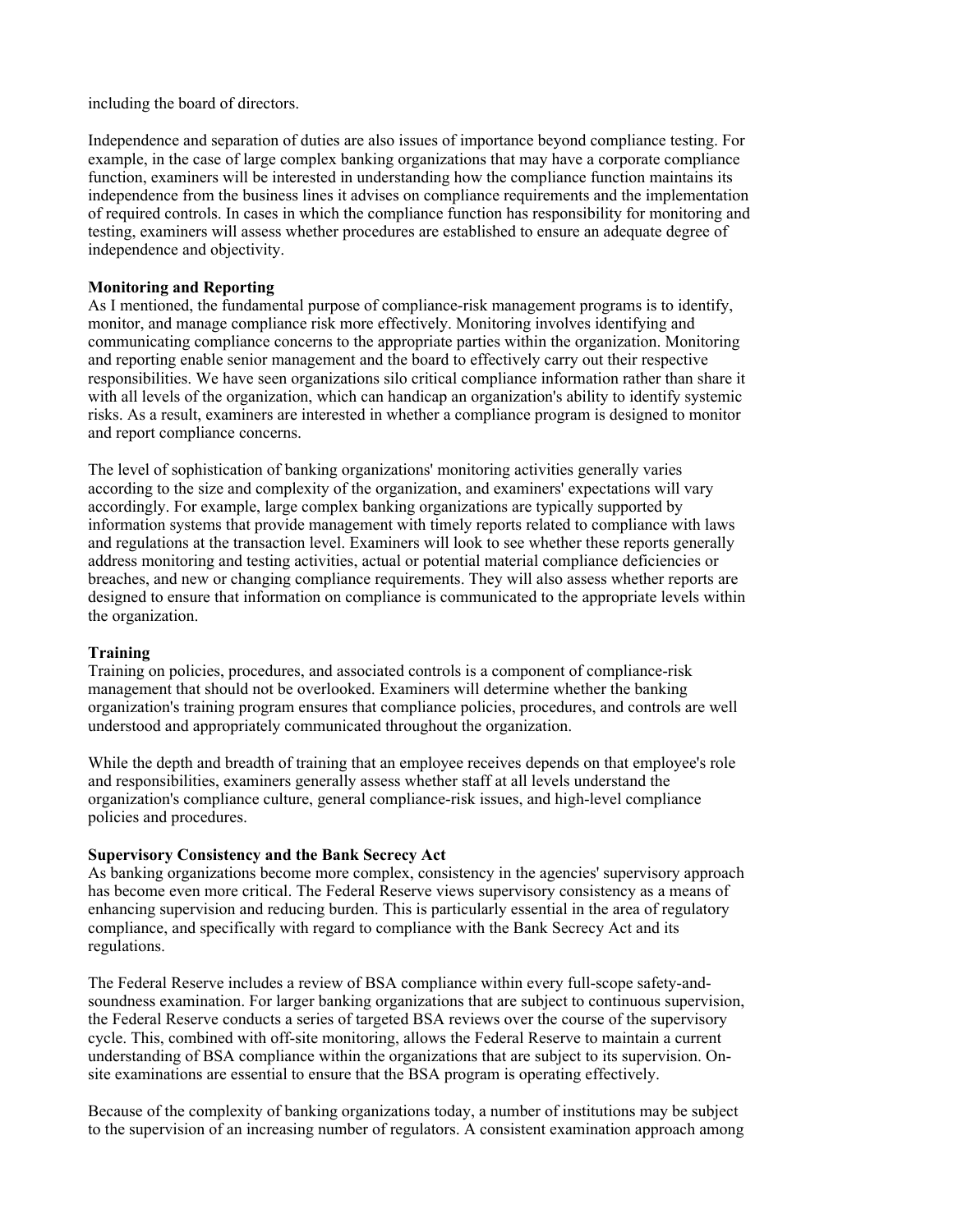regulators is critical in order to achieve a consolidated view of risk management within an organization, and also to reduce burden on banking organizations. Our work with the Federal Financial Institutions Examination Council to develop the *Bank Secrecy Act/Anti-Money Laundering Examination Manual*, which was released last summer, marked an important step forward in our effort to ensure consistent supervision in the area of BSA compliance. Through the manual, the agencies have emphasized a banking organization's responsibility to establish and implement risk-based policies, procedures, and processes to comply with the BSA and safeguard its operations from money laundering and terrorist financing.

The agencies are currently updating the manual and plan to release the revised version this summer. I have been told that the revised manual will include not only updates reflecting changes in regulations and supervisory guidance over the course of the past year, but also, among other things, additional guidance on developing a BSA/AML risk assessment, which is the foundation of effective risk-based controls.

# **HMDA Data and Fair Lending Examinations**

Examinations to evaluate a banking organization's adherence to fair lending laws and regulations are also a routine component of consumer compliance examinations conducted by the Federal Reserve. HMDA data play an important role in examinations of those banking organizations that are required to report the data. Examiners probe that data to understand how the bank is responding to credit needs and serving its community. The data are rich in many respects. They contain information about applicants' and borrowers' race or ethnicity, sex, income level, and property location. And, since 2004, the HMDA data have also included price information about certain loans with prices that exceed thresholds set by the Board.

The HMDA data help examiners better focus the fair lending examination. Particularly for banks with larger portfolios, the data, including any available pricing data, are incorporated into statistical management systems that analyze lending patterns and help direct the examination process to aspects of the bank's program that may warrant a closer look. Even in smaller banks where a statistical analysis cannot be performed, the HMDA data can be used to start the fair lending review. However, as we know, HMDA data have limitations. For example, the data do not include creditrisk factors such as credit scores and loan-to-value ratios. Because of these limitations, the examination process looks at additional information about a lender's practices, and about particular loans, before any conclusions are drawn. Examiners consider--together with HMDA data- information derived from consumer complaints, risks apparent from various business lines, and the adequacy of the institution's compliance-risk management program.

Since examiners will be looking at the data, it would be advisable for a bank to make a review of the data a component of a comprehensive fair lending compliance program and Community Reinvestment Act strategy. In fact, examiners will look carefully at analyses of HMDA data performed by a bank and talk with the bank to understand the reasons for any disparities in lending patterns. The bank is probably in the best position to understand what the HMDA data suggest about its ability to reach prospective borrowers. Consequently, its own assessment is useful to an examiner establishing the fair lending examination scope. Examiners want to know how banks have addressed any disparities and how the bank's analysis has led to any changes in controls that were made to ensure that policies are followed. I want to emphasize that, as with compliance-risk management programs, the breadth of a banking organization's program and system review should be commensurate with the size and complexity of its operations, the range of its products, and the demographics of its markets.

Beyond this review of HMDA data, examiners evaluate whether an organization's fair lending compliance framework makes it possible to identify, monitor, and effectively control risks. Examiners are looking for a clear articulation by the board of directors of the institution's lending strategy, including defined risk parameters and the execution of appropriate risk-measurement and risk-mitigation initiatives. Examiners will evaluate the extent to which management controls reflect the risk associated with the institution's lending strategy.